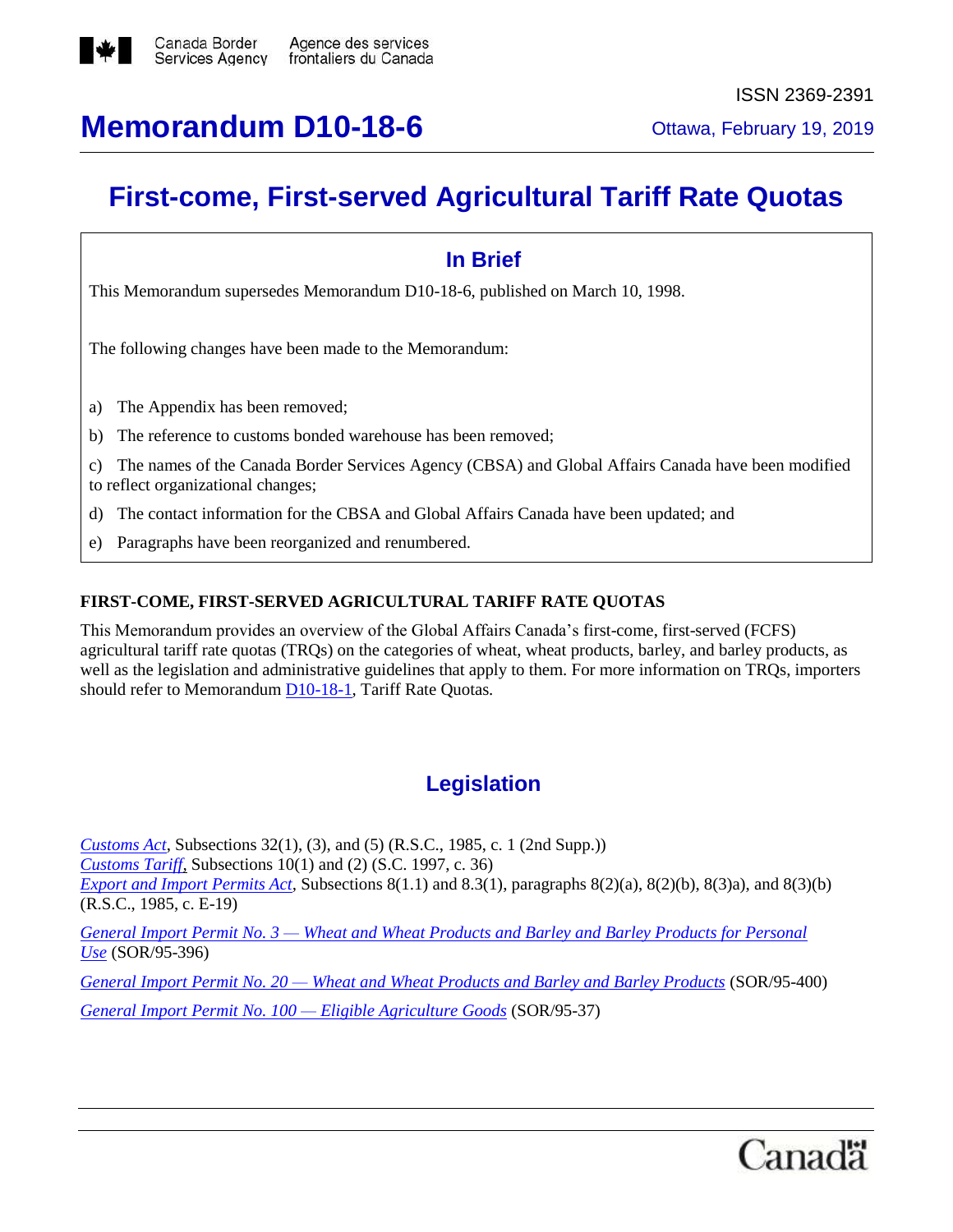### **Guidelines and General Information**

#### **FCFS TRQs for Wheat, Wheat Products, Barley, and Barley Products**

- 1. The four categories of wheat, wheat products, barley, and barley products, referred to as FCFS TRQ goods, are not subject to prior import allocations or specific import permits. Each good is listed in the *Customs Tariff* under two separate tariff items, one containing the phrase "within access commitment" and the other containing the phrase "over access commitment". Within access commitment refers to imports made within the established import access quantity (or quota) for the goods of a particular category, which are subject to a lower rate of duty. Over access commitment refers to imports made outside the established quota for the goods of the category, which are subject to a higher rate of duty.
- 2. Quota control for each category of FCFS TRQ goods is managed through two General Import Permits (GIP) – GIP No. 20 - Wheat and Wheat Products and Barley and Barley Products and GIP No. 100 – Eligible Agricultural Goods.
- 3. FCFS TRQ goods imported under the authority of GIP No. 20 are classified as within access commitment and assessed at a rate of duty of within access commitment until the quota is filled or expired. Whether the goods of a particular category are classified as within access commitment is determined by calculating the quota level of FCFS imports at the time of final accounting. Any shipment of goods that is released and accounted for, under subsection 32(1), (3), or (5) of the *Customs Act*, on or before the day on which the quota is filled, is classified as within access commitment and assessed at the rate of duty of the within access commitment.
- 4. The FCFS TRQs are administered on a marketing year basis (August 1 to July 31). GIP No. 20 is in force each marketing year as of August 1, for each of the four categories of goods, and applies to goods accounted for during that quota year. For each category, goods accounted for after the day on which the quota is deemed to be filled as set out in the Notice to Importers, are classified as over access commitment and assessed at the rate of duty of over access commitment. GIP No. 20 continues to be in force for the remaining categories of goods until the quota for each of the categories has been filled. Goods accounted for after the expiry of the quota may, under exceptional circumstances, (e.g. trade agreements) be classified at the preferred rate of duty of within access commitment if an importer has obtained a supplemental import permit from Global Affairs Canada.
- 5. When the quota for a particular category of FCFS TRQ goods is filled, GIP No. 20 ceases to apply in respect of the goods, and GIP No. 100 starts to apply for the same quota year. GIP No. 100 covers unlimited imports of eligible agricultural goods, and must be used for imports of FCFS TRQ goods accounted for after the day on which the quota for a category is deemed to be filled as set out in the Notice to Importers, even if accounted for after the coming into force of the next quota year. At no time are both GIP No. 20 and GIP No. 100 applicable to the same category of goods. All imports under GIP No. 100 are assessed at the applicable rate of duty, which is generally the over access commitment rate of duty.
- 6. When a shipment of FCFS TRQ goods has been short-shipped, the GIP applicable for that particular category of goods at the time of importation of the goods short-shipped will determine their tariff classification. GIP No. 20 does not authorize the importation of goods which have not actually arrived in Canada. For example, if a shipment of goods imported is short-shipped during a period when GIP No. 20 is applicable, the shortage must be imported, released, and accounted for on or before the day on which the quota is filled in order for the goods to be classified as within access commitment and assessed at a rate of duty of within access commitment.
- 7. Pursuant to section 10 of the *Customs Tariff*, the CBSA is responsible for classifying goods under a tariff item in accordance with the General Rules for the Interpretation of the Harmonized System and the Canadian Rules, unless otherwise provided. The CBSA cannot classify a good under a tariff item that contains the phrase within access commitment unless the good is imported under the authority of a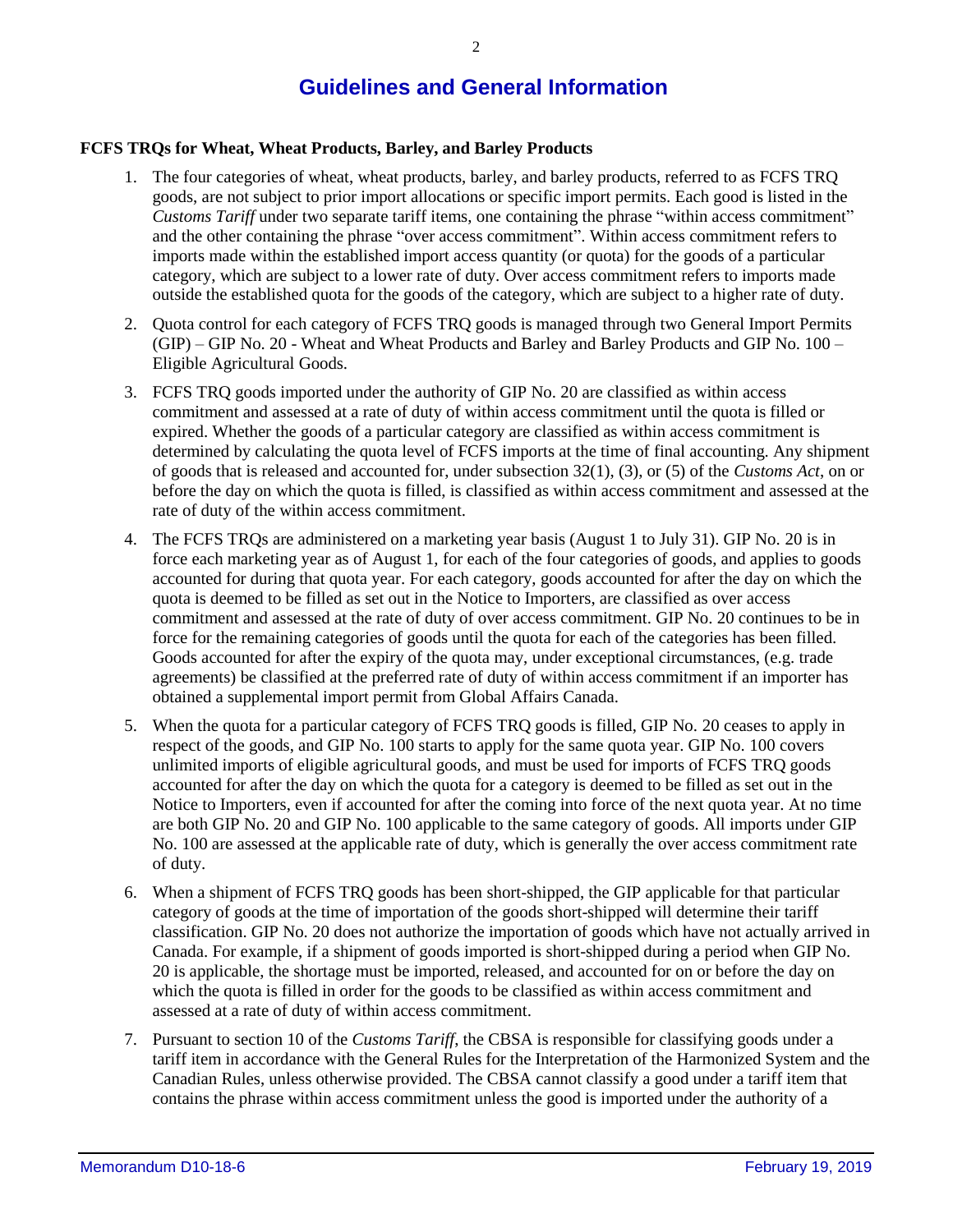permit issued under section 8.3 of the *[Export and Import Permits Act](https://laws-lois.justice.gc.ca/eng/acts/E-19/index.html)* (EIPA) and in compliance with the conditions of that permit.

- 8. Accordingly, the CBSA monitors imports of FCFS TRQ goods and provides information to Global Affairs Canada on the quota status for each category. The CBSA uses the Quota File, which is a system designed to calculate commercial imports of FCFS TRQ goods classified as within access commitment. Quota quantities are updated daily, except for weekends and statutory holidays, and when a grain equivalency conversion factor applies to a tariff item, that factor is applied by the Quota File to calculate the quantity of quota used and remaining.
- 9. Pursuant to section 6.2 of the EIPA, Global Affairs Canada is responsible for determining the quota for each category of FCFS TRQ goods. Global Affairs Canada issues a Notice to Importers prior to the closure date for a particular category, when the quota is almost filled, in order to minimize disruptions to transactions in progress. The CBSA's Technical Commercial Client Unit also issues a Notice to Importers on the Electronic Bulletin Board with the closure date.
- 10. Prior to accounting for their FCFS TRQ goods, for the most up-to-date information on the quota status, importers should consult the [Global Affairs Canada](http://www.international.gc.ca/controls-controles/prod/agri/index.aspx?lang=eng) website an[d review](http://review/) the information on TRQs.

#### **Travellers' Importations**

11. GIP No. 3 authorizes a resident of Canada to import unlimited quantities of FCFS TRQ goods for personal use under the within access commitment tariff items in accordance with the terms and conditions of the GIP. The special provisions (note 5) of Chapter 98 of the List of Tariff Provisions set out in the schedule to the *Customs Tariff* apply to FCFS TRQ goods.

#### **Tariff Classification of FCFS TRQ Goods – General**

- 12. Each FCFS TRQ good is listed in the List of Tariff Provisions set out in the schedule to the *Customs Tariff* in two separate 8-digit tariff items: one containing the phrase "within access commitment" and the other containing the phrase "over access commitment". Goods cannot be classified under a tariff item that contains the phrase "within access commitment" unless the goods are imported under the authority of a permit issued under section 8.3 of the *EIPA* and in compliance with the conditions of the permit.
- 13. The classification of imported goods under a tariff item shall, unless otherwise provided, be determined in accordance with the General Rules for the Interpretation of the Harmonized System and the Canadian Rules set out in the schedule.

#### **Tariff Classification of FCFS TRQ Goods - Originating in a Free Trade Agreement Country**

14. In order to accurately calculate import quantities against the established quota for each of the four categories of FCFS TRQ goods, the goods originating in a beneficiary country are classified under the within access commitment tariff item applicable to the same goods that are of a non-free trade origin on the final day of accounting. That is, the within access commitment tariff item applies to the goods imported, released, and accounted for during a period when GIP No. 20 is in force for the category, and the over access commitment tariff item applies at all other times. However, in the latter cases, the rate of duty applied to the goods originating in a beneficiary country under the applicable over access commitment tariff item will be the same as for the within access commitment tariff item.

#### **Advance Rulings for FCFS TRQ Goods**

15. Importers are encouraged to obtain Advance Rulings on the tariff classification of their goods to confirm whether they are goods included on the *Import Control List* under the *EIPA*. These rulings will also assist the CBSA with effective and accurate quota administration, as the rulings help to ensure the accuracy of the tariff classification. Disputes and appeals are generally reduced, and importers are provided with a greater degree of certainty regarding imports of goods. Information on how importers can obtain a ruling is set out in Appendices A and B of Memorandum [D11-11-3 Advance Rulings for](http://www.cbsa-asfc.gc.ca/publications/dm-md/d11/d11-11-3-eng.html)  [Tariff Classification.](http://www.cbsa-asfc.gc.ca/publications/dm-md/d11/d11-11-3-eng.html)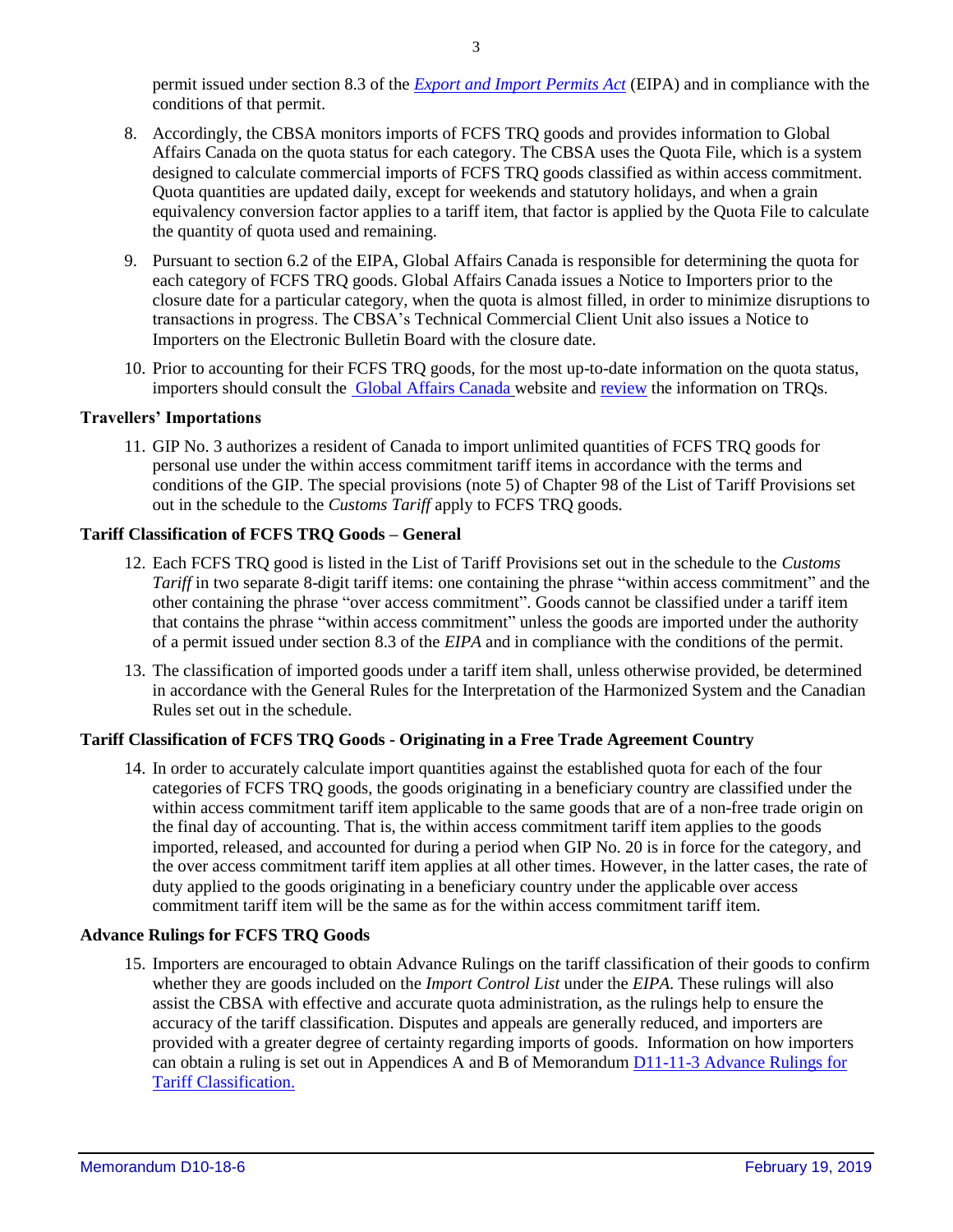#### **ADDITIONAL INFORMATION**

#### **CBSA's Border Information Service**

16. The CBSA's Border Information Service (BIS) line responds to public inquiries related to import requirements of other government departments, including Global Affairs Canada. Importers can access BIS toll-free throughout Canada by calling 1-800-461-9999. If calling from outside Canada, importers can reach BIS by dialing 204-983-3500 or 506-636-5064 (long-distance charges will apply). Importers can speak directly to an agent by calling during regular business hours from Monday to Friday (except holidays), 8 a.m. to 4 p.m. Ottawa local time. More information on import requirements is available on the [CBSA's website](http://www.cbsa-asfc.gc.ca/menu-eng.html) at: [www.cbsa-asfc.gc.ca.](http://www.cbsa-asfc.gc.ca/)

#### **Global Affairs Canada**

17. More information on controlled agricultural goods, TRQs, or on permits is available on the Global Affairs Canada's website at [www.international.gc.ca](http://www.international.gc.ca/) or contact Trade Controls Policy Division (TIC)

Trade Controls Bureau (TID) Global Affairs Canada 125 Sussex Drive Ottawa, Ontario K1A 0G2

Telephone: 343-203-6820 Facsimile: 613-996-0612 / 613-995-5137 Email: [tic@international.gc.ca](mailto:tic@international.gc.ca)